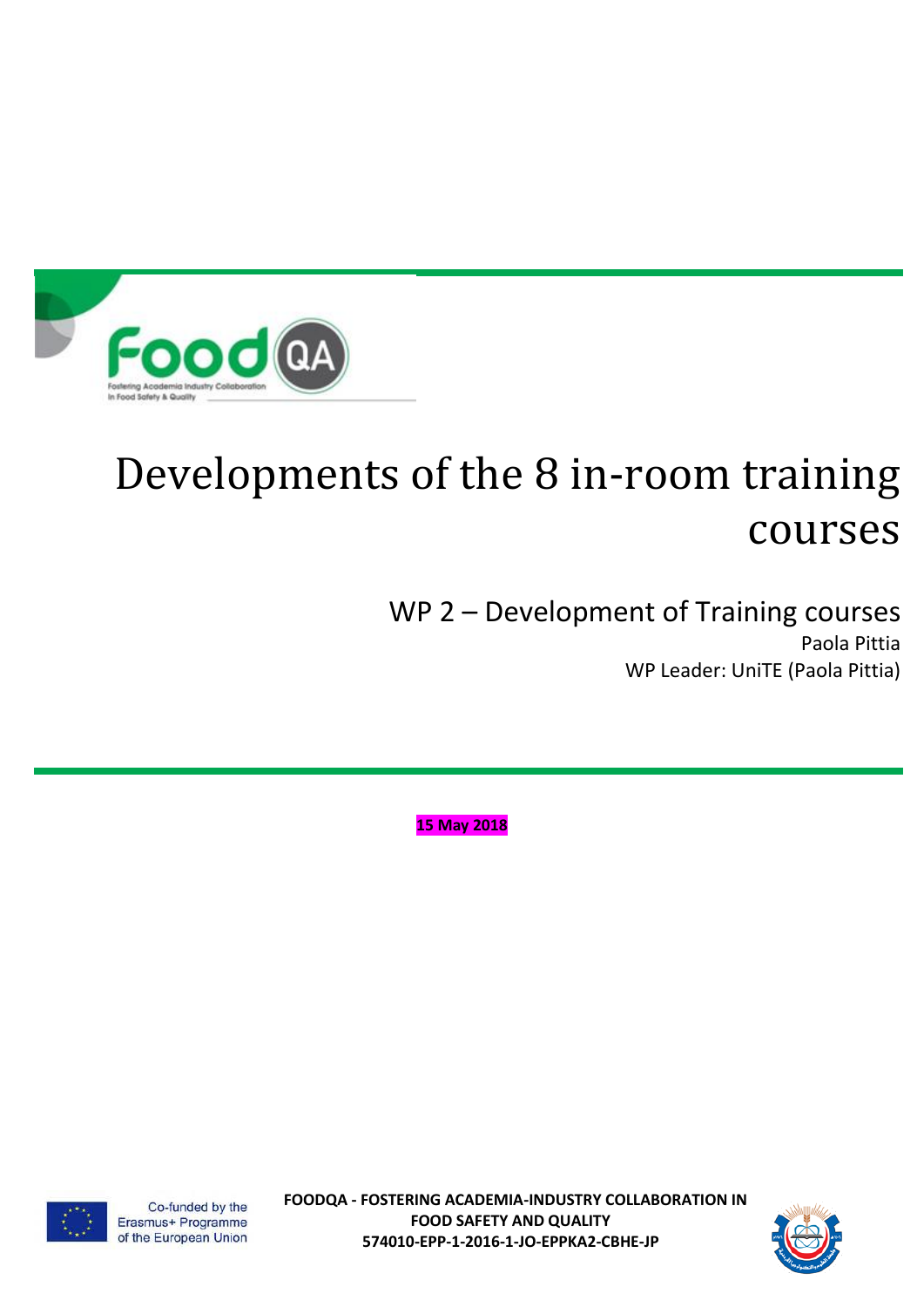

#### **Document Data**

*Deliverable: 2.1 Definition of the educational dossiers and contents for the 6 training courses*

*Work Package No & Title: WP2 - Development of Training courses*

*Work Package Leader: P8 (ITALY)*

*Partners involved: P1-JUST (Jordan); P9-UNIST (Croatia), P11-AUA (Greece); P12-P&B (Portugal); P13- CRE.THI.DEV. (Greece)* 

*Distribution level: Public*

*Reviewed by: Fahmi (JUST), Paulo (P&B), Josipa (UNISIT), Sofia (CRE.THI.DEV), Safaa (JFDA)*

*Document Version: 0.1 (draft)/1 /2*

*Status: Final*

#### **Document History**

| Version      | <b>Date</b>   | <b>Author/Organization</b> | <b>Changes</b>                                                                                                                                                  |  |
|--------------|---------------|----------------------------|-----------------------------------------------------------------------------------------------------------------------------------------------------------------|--|
| <b>Draft</b> | 31 March 2018 | Paola Pittia               | Change of the dates of the<br>trainings to be developed in<br>UNIST due to difficulties in<br><b>VISA</b><br>management the<br>approval for the Jordan<br>staff |  |
| Final        | 31 May 2018   | Paola Pittia               |                                                                                                                                                                 |  |
|              |               |                            |                                                                                                                                                                 |  |





**Project Nr 574010-EPP-1-2016-1-JO-EPPKA2-CBHE-JP**



Co-funded by the Erasmus+ Programme of the European Union

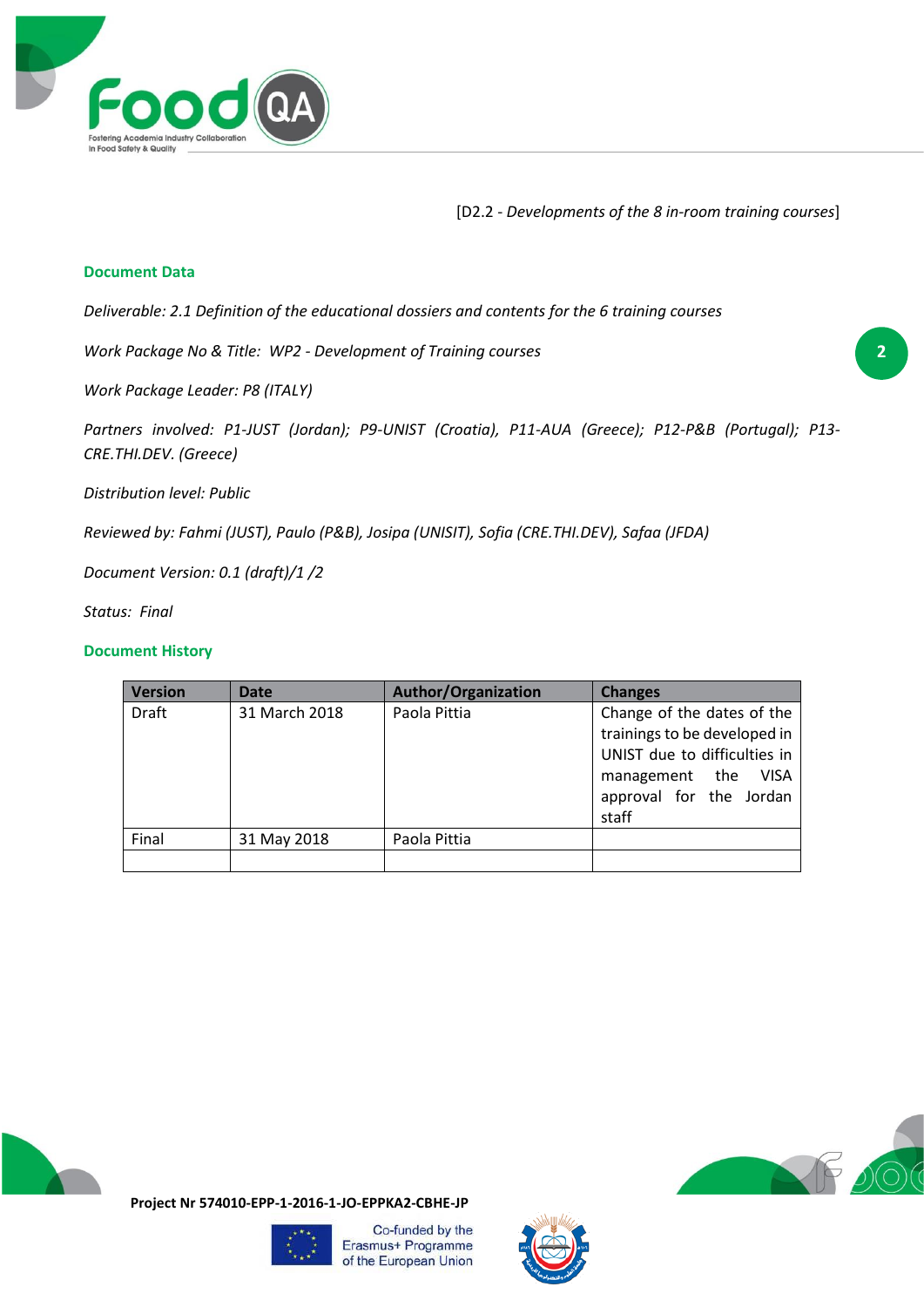

#### **Disclaimer**

This project has been funded by the Erasmus+ Programme of the European Union.

The information and views set out in this publication are those of the author(s) and do not necessarily reflect the official opinion of the European Union. Neither the European Union institutions and bodies nor any person acting on their behalf may be held responsible for the use which may be made of the information contained therein.

Reproduction is authorised provided the source is acknowledged.

All rights reserved

Copyright © FOODQA Consortium, 2016-2019



**Project Nr 574010-EPP-1-2016-1-JO-EPPKA2-CBHE-JP**







**3**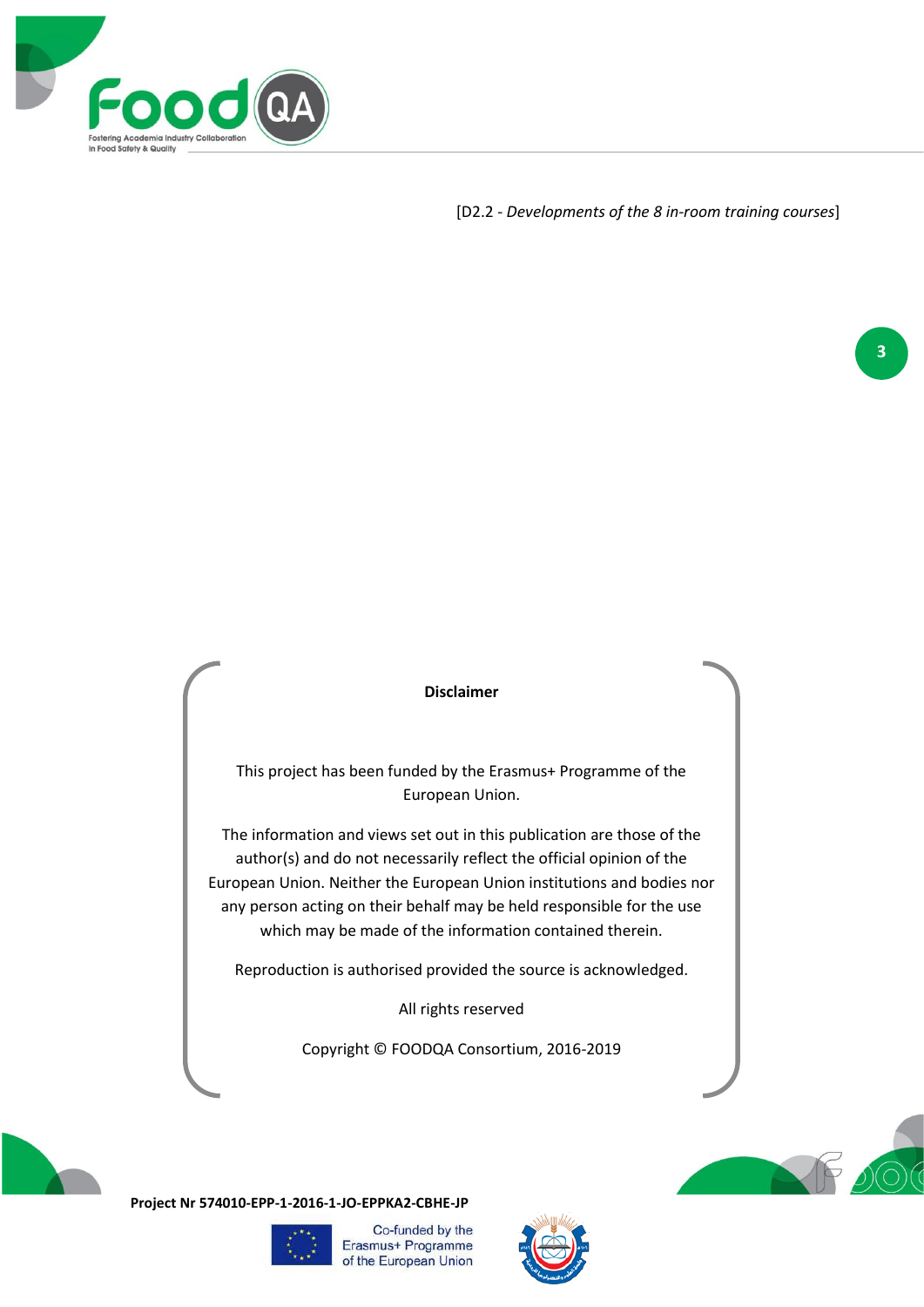

# **Table of Contents**

| $1 \quad \blacksquare$ |  |
|------------------------|--|
| $\overline{2}$         |  |
| 2.1                    |  |
| 2.2                    |  |
| 2.3                    |  |
| 2.4                    |  |
|                        |  |





 $\overline{a}$ 

Project Nr 574010-EPP-1-2016-1-JO-EPPKA2-CBHE-JP



Co-funded by the Erasmus+ Programme of the European Union

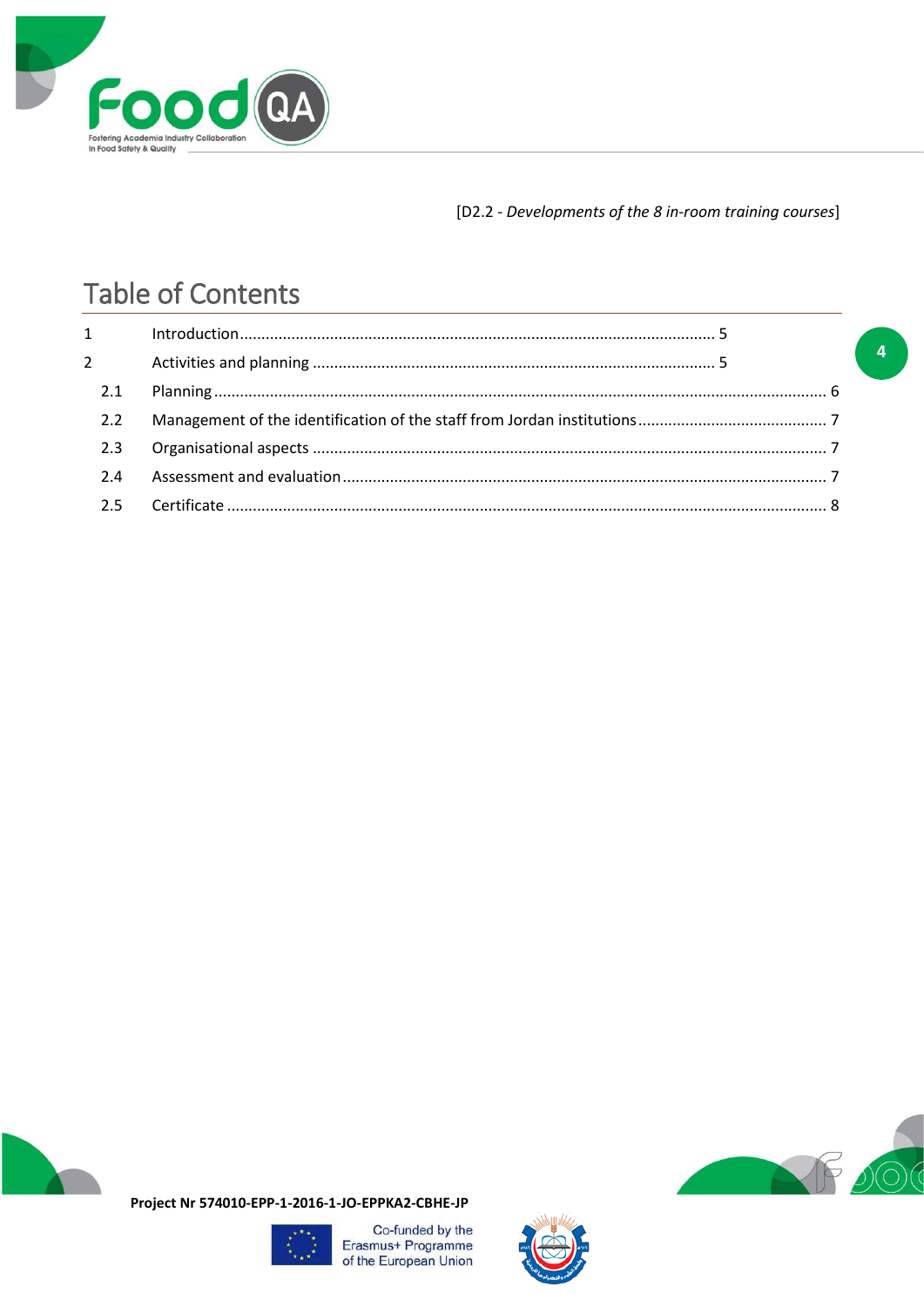

# <span id="page-4-0"></span>1 Introduction

Workpackage 2 (WP2) deals with the development of training activities and materials to enhance training capabilities and knowledge of Jordan Universities and industries staff. It includes the implementation, development and validation of 6 training courses held in EU partner institutions, the design, development and validation of 3 e-learning courses and their setting in the FOODQA e-learning platform. Main focus of the training activities and materials is food safety and quality management.

The Deliverable D2.2. deals with the development and organisational aspects of the 8 in-room training courses, namely:

- 1. Food safety hazards (estimated time: 16 h)
- 2. Food safety management systems (estimated time: 32 hours)
- 3. Personnel Hygiene (estimated time: 4 h)
- 4. Design and construction of food premises ((estimated time: 16 h)
- 5. Cleaning and disinfection (estimated time: 16 h)
- 6. Pest control (estimated time: 16 h)
- 7. Quality management systems (estimated time: 32 h)
- 8. Quality management tools (estimated time: 40 h).

# <span id="page-4-1"></span>Activities and planning

The FOODQA partners discussed at the kick-off meeting of the project (Feb 2016) the role of the EU partners on the implementation of the training courses for the Jordan partners staff based on the specific expertise of his/her institution. In the following months the WP2 coordinator sent a syllabus (see D2.1) containing the following information:

- Organiser
- Target group
- Learning outcomes
- Minimum knowledge pre-requisites (if any)
- **Contents**
- Teaching materials available/to be prepared



**Project Nr 574010-EPP-1-2016-1-JO-EPPKA2-CBHE-JP**



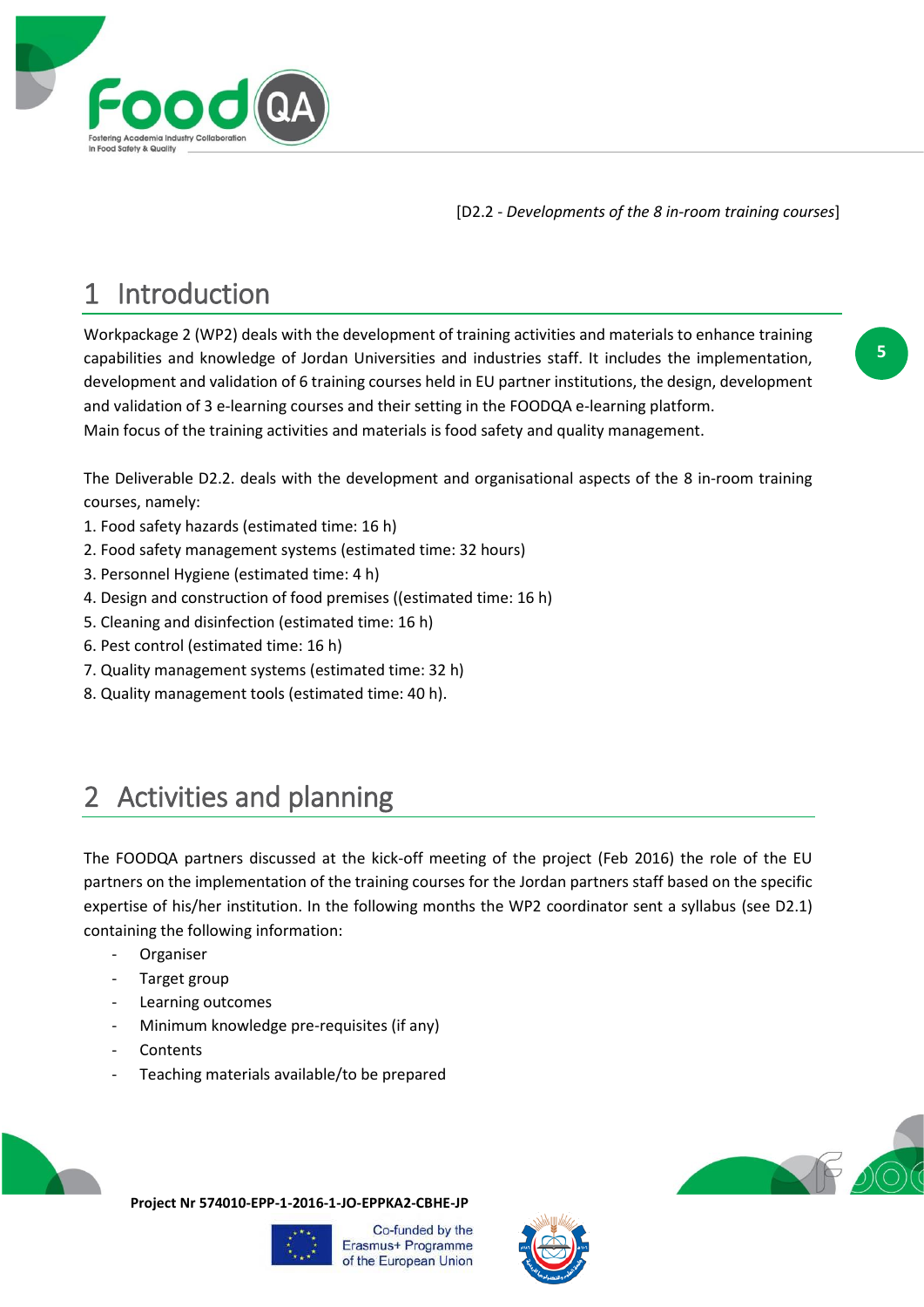

- Evaluation type

At the meeting in Leipzig (Sept 2017) the following decisions were taken in terms of

- 1. Planning
- 2. Management of the identification of the staff from Jordan institutions for the different trainings
- 3. Organisational aspects and responsibility of each training (place, time, duration, any other activity)
- 4. Assessment and Evaluation
- 5. Certificate

### <span id="page-5-0"></span>2.1 Planning

Based on the specific competence, training organization was shared among the EU partners and in particular, P&B, UNITE, UNIST, CRE.THI.DEV., and AUA.

| The final location and time for the timing of the 8 different modules is reported in the table below: |                           |                      |                    |                                                                    |  |  |  |
|-------------------------------------------------------------------------------------------------------|---------------------------|----------------------|--------------------|--------------------------------------------------------------------|--|--|--|
| <b>Training modules</b>                                                                               | Contact/teaching<br>hours | TASK/topic<br>leader | Location           | Timing of validation<br>validation<br>(M24,<br>deadline: Oct 2018) |  |  |  |
| 1. Food safety hazards                                                                                | 16                        | <b>UNITE</b>         | Teramo (IT) -<br>1 | 29 Jan-2 Feb 2018                                                  |  |  |  |
| 2. Food safety management<br>systems                                                                  | 32                        | P&B                  | Porto $(PT) - 2$   | 22-26 Jan 2018                                                     |  |  |  |
| 3. Personnel Hygiene                                                                                  | 4                         | <b>UNIST</b>         | Split $(KR) - 3$   | 10-14th Sept 2018                                                  |  |  |  |
| 4. Design and construction of<br>food <i>premises</i>                                                 | 16                        | <b>UNIST</b>         | Split (KR) -3      | 10-14th Sept 2018                                                  |  |  |  |
| 5. Cleaning and disinfection                                                                          | 16                        | <b>UNITE</b>         | Teramo (IT) -<br>1 | 29 Jan-2 Feb 2018                                                  |  |  |  |
| 6. Pest control                                                                                       | 12                        | <b>UNIST</b>         | Split (KR) -3      | 10-14th Sept 2018                                                  |  |  |  |
| 7.<br>Quality<br>management<br>systems                                                                | 20                        | <b>AUA</b>           | Athens (GR) -<br>4 | 16-20 April 2018                                                   |  |  |  |
| 8. Quality management tools                                                                           | 20                        | CRE.THI.DEV          | (GR)<br>Athens     | 16-20 April 2018                                                   |  |  |  |

The final location and time for the timing of the 8 different modules is reported in the table below:









-4

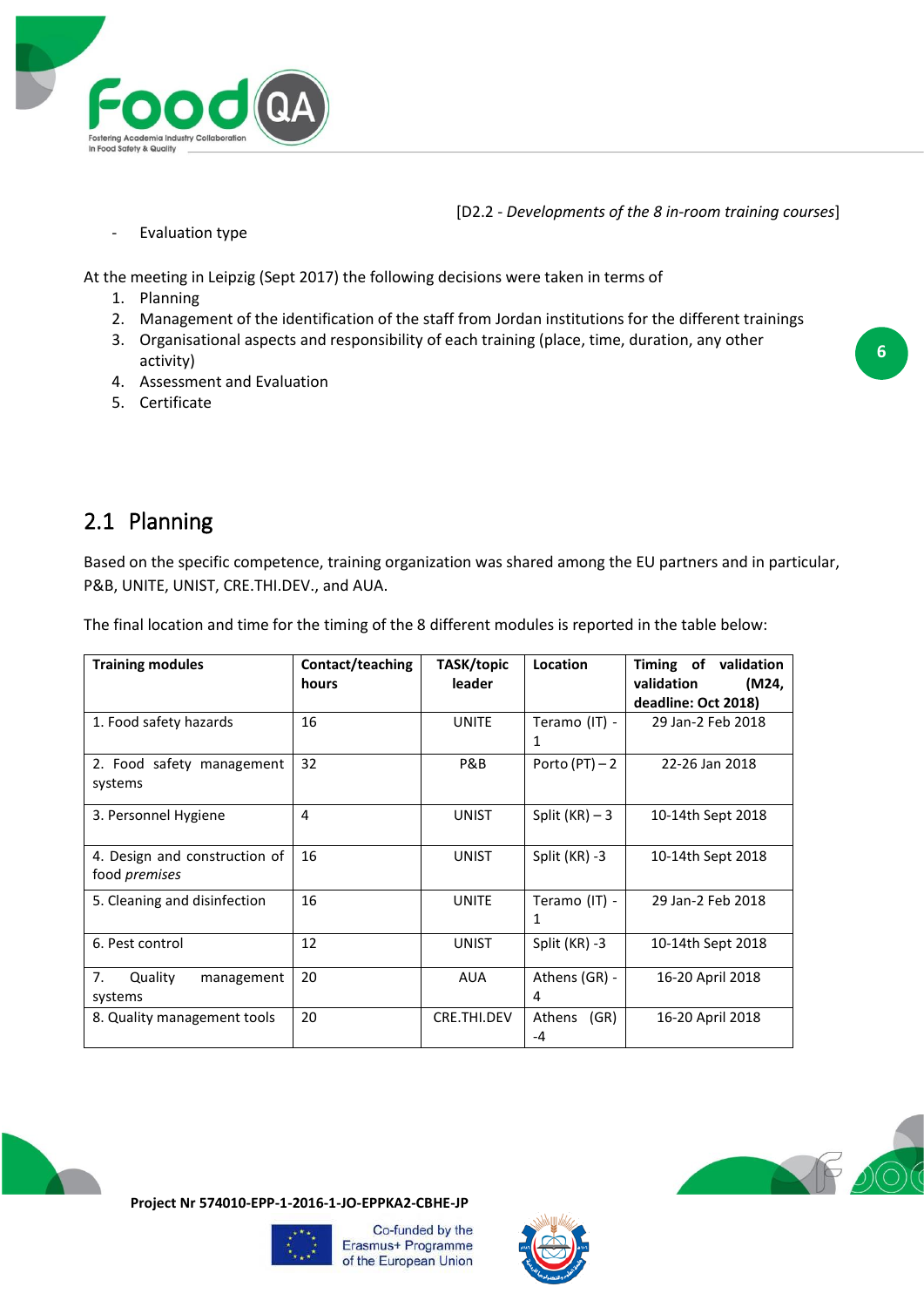

[D2.2 - *Developments of the 8 in-room training courses*] Overall the 8 training modules have been organized to be held in 4 training transfers of the Jordan trainees from Jordan to Portugual, Italy, Greece and Croatia.

Despite the initial plans to finalise all the trainings by May 2018, this was not possible due to VISA issues for the trainees and the too short time between the initially planned Athens (April) and Split (May). Thus, the last three modules (transfer n.4) are planned to occur in September 2018.

**7**

## <span id="page-6-0"></span>2.2 Management of the identification of the staff from Jordan institutions

The selection of the staff to attend the training was planned to be coordinated in Jordan by JUST. For each training, JUST was appointed to send the syllabus of the modules planned and each university/institution/company, highlighting the corresponding pre-requisites, made internally the selection and the final list.

It was planned to have ca. 20-25 participants for each module.

### <span id="page-6-1"></span>2.3 Organisational aspects

The list of participants was then sent to the local training organisers that took care of organize the training module and collect any additional information to welcome them (e.g. accommodation, meals, transport, etc.).

Trainees received the module agenda and any additional info about the training on time before their departure from Jordan.

During the training module, signatures of the participants were collected daily.

### <span id="page-6-2"></span>2.4 Assessment and evaluation

Each module was complemented by:

Assessment of the acquired knowledge: each organizing institution included in the timing of the training module also the assessment time. Each participant was asked to answer to a series of questions on the classes/labs held during the training or to make exercises. The local organizer was charged to collect the filled in test, check the answers and give the final score in order to classify the



**Project Nr 574010-EPP-1-2016-1-JO-EPPKA2-CBHE-JP**